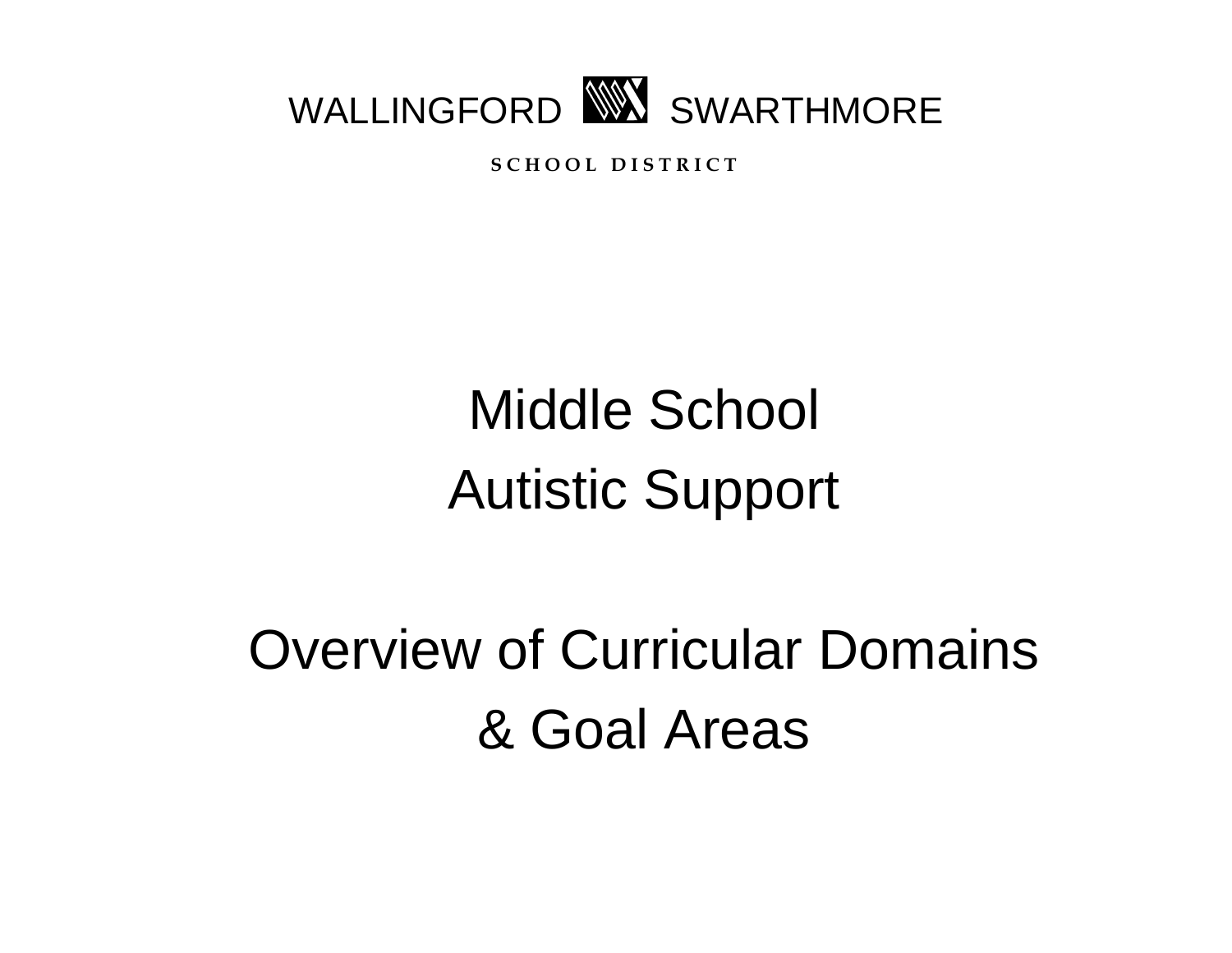## **CURRICULAR DOMAINS AND GOAL AREAS – Grades 6th, 7th, 8th**

### **Social Skills**

- 1. Being Part of Group and Recognizing Expectations
- 2. Understanding that Whole Body and Mind impact participation in a Group
- 3. Understanding Self-Awareness and Self Monitoring
- 4. Using Self-Regulation Strategies
- 5. Learning About Observing Others
- 6. Figuring out What People Mean by What they Say
- 7. Adjusting Participation and Language Based on What Other People are Thinking, Imagining or Wondering
- 8. Understanding that Language Makes Others have Different Thoughts and Feelings
- 9. Understanding Hidden Curriculums
- 10. Recognizing that Social Rules Change

### **Executive Functioning**

- 1. Basic Organization skills
- 2. Assignments Management
- 3. Materials Management
- 4. Time Management
- 5. Planning/Goal setting

#### **Academics**

- 1. Language Arts
- 2. Mathematics
- 3. Social Studies
- 4. Science

Students have access to a full continuum of services through a flexible scheduling process. Based in the needs of the student as identified by the IEP team, students have opportunities to participate in the following types of classes:

- $\triangleright$  general education classes with appropriate accommodations and special education teacher consults
- $\triangleright$  general education classes with in-class support from a paraprofessional
- $\triangleright$  general education co-taught Math classes
- $\triangleright$  general education classes with reduced size and modified pace
- $\triangleright$  Special education classes
- $\triangleright$  intervention classes for Reading and Math
- $\triangleright$  enriched classes for Language Arts and Math

The range of support available extends from Full Time (receiving special education services for 80% or more of the school day), Supplemental (receiving special education services for more than 20% and less than 80% of the school day) to Itinerant (Supplemental (receiving special education services for 20% or less of the school day).